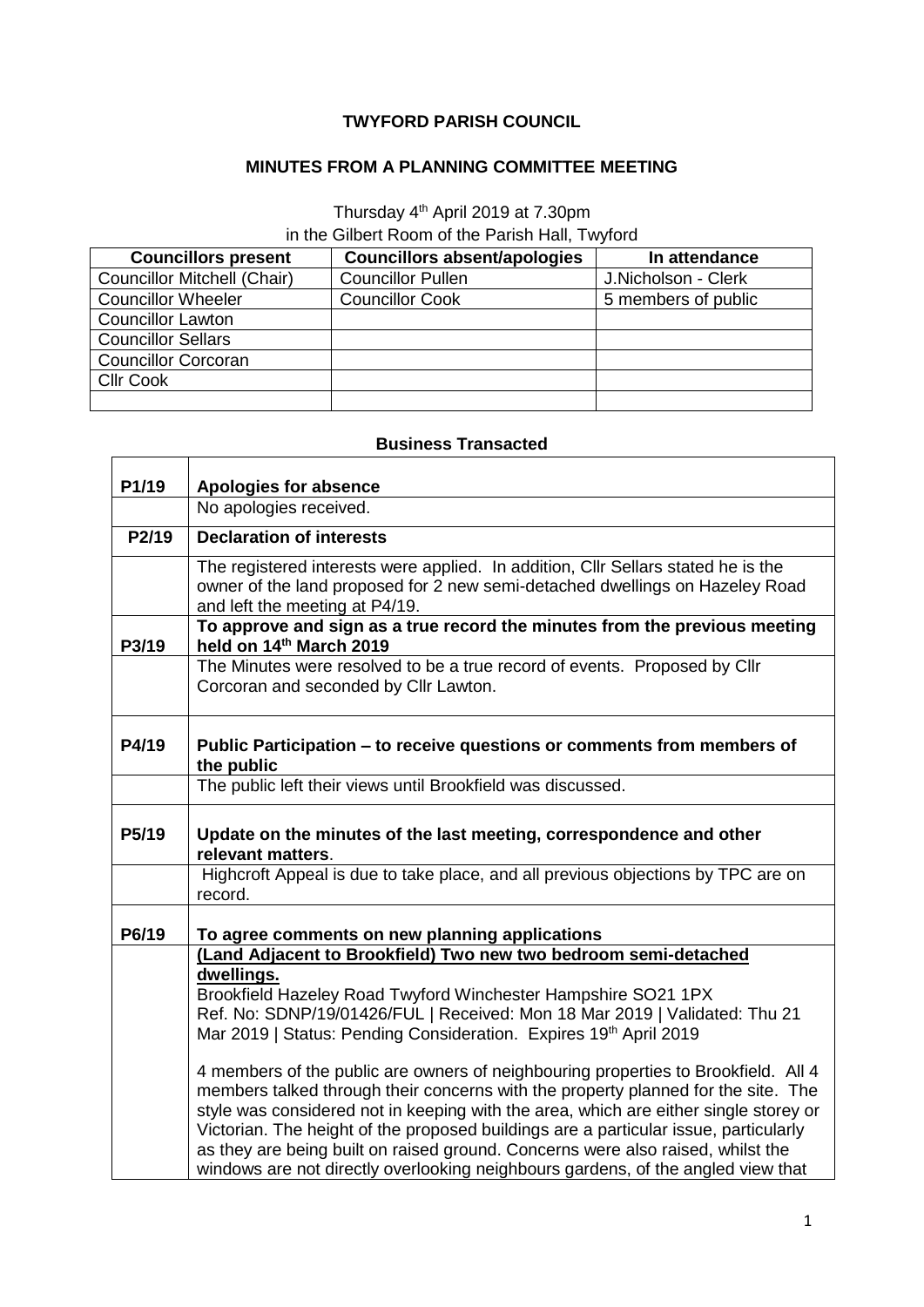|       | CIIr Mitchell confirmed that the residents would need to lodge their own objections,<br>rather than channel it through the Parish Council, and all residents said they                                                                                                                                                                                                                                                                                           |
|-------|------------------------------------------------------------------------------------------------------------------------------------------------------------------------------------------------------------------------------------------------------------------------------------------------------------------------------------------------------------------------------------------------------------------------------------------------------------------|
|       | planned to.                                                                                                                                                                                                                                                                                                                                                                                                                                                      |
|       | All of the neighbouring residents left the meeting.                                                                                                                                                                                                                                                                                                                                                                                                              |
|       | The Parish Council went on to review the plans in detail. The Council agreed to<br>object to the plans, on the basis the height and mass of the plans are<br>disproportionate to the surrounding area. The Council also have concerns of the<br>safety and amenity of the access to the proposed dwellings. The Council feel that<br>selling the land to the relevant adjacent property, or a single or 1.5 storey dwelling<br>would be more suited to the site. |
|       | Increasing size/rearward projection of the single storey rear extension by one<br>meter and the addition of a window to the Kitchen. (NMA to approved                                                                                                                                                                                                                                                                                                            |
|       | application SDNP/18/04112/HOUS).                                                                                                                                                                                                                                                                                                                                                                                                                                 |
|       | Crantock Queen Street Twyford SO21 1QG<br>Ref. No: SDNP/19/01434/NMA   Received: Tue 26 Mar 2019   Validated: Tue 26                                                                                                                                                                                                                                                                                                                                             |
|       | Mar 2019   Status: Pending Consideration. Expires 22nd April 2019                                                                                                                                                                                                                                                                                                                                                                                                |
|       | No objection and no comment.                                                                                                                                                                                                                                                                                                                                                                                                                                     |
|       | Alterations and extensions to existing dwelling; comprising hip to gable                                                                                                                                                                                                                                                                                                                                                                                         |
|       | conversion, rear dormer window and rear single storey extension                                                                                                                                                                                                                                                                                                                                                                                                  |
|       | 1 Hill Rise Twyford SO21 1QH<br>Ref. No: SDNP/19/01352/HOUS   Received: Wed 20 Mar 2019   Validated: Wed 20<br>Mar 2019   Status: Pending Consideration. Expires 22 <sup>nd</sup> April 2019                                                                                                                                                                                                                                                                     |
|       | The Council previously objected to this planning application, as the dormer<br>windows are too dominant for the area, and overlook neighbouring properties. The<br>same objections are raised against the amended plans. The Council also highlight<br>concerns regarding any construction and delivery traffic to the site around peak<br>school access times.                                                                                                  |
| P7/19 | Update on planning decisions made between 11 <sup>th</sup> March to 3 <sup>rd</sup> April 2019                                                                                                                                                                                                                                                                                                                                                                   |
|       | The following decisions were noted.                                                                                                                                                                                                                                                                                                                                                                                                                              |
|       |                                                                                                                                                                                                                                                                                                                                                                                                                                                                  |
|       | Discharge of conditions 3, 4 and 5 in relation to approved planning<br>permission SDNP/17/01333/FUL                                                                                                                                                                                                                                                                                                                                                              |
|       | Roman Waye Park Lane Twyford SO21 1QU                                                                                                                                                                                                                                                                                                                                                                                                                            |
|       | Ref. No: SDNP/19/00840/DCOND   Received: Thu 21 Feb 2019   Validated: Thu                                                                                                                                                                                                                                                                                                                                                                                        |
|       | 21 Feb 2019   Status: Application Determined. Approved 28.03.2019                                                                                                                                                                                                                                                                                                                                                                                                |
|       | Change of size and location of swimming pool (Amended)                                                                                                                                                                                                                                                                                                                                                                                                           |
|       |                                                                                                                                                                                                                                                                                                                                                                                                                                                                  |
|       | Rose Cottage Winchester Road Twyford SO21 1PJ                                                                                                                                                                                                                                                                                                                                                                                                                    |
|       | Ref. No: SDNP/19/00770/NMA   Received: Mon 18 Feb 2019   Validated: Mon 18                                                                                                                                                                                                                                                                                                                                                                                       |
|       | Feb 2019   Status: Application Determined. Approved 15.03.2019                                                                                                                                                                                                                                                                                                                                                                                                   |
|       | Discharge of conditions 6& 8 in relation to approved planning permission                                                                                                                                                                                                                                                                                                                                                                                         |
|       | SDNP/17/04991/FUL<br>Brook Drove Close Twyford Winchester Hampshire SO21 1QN                                                                                                                                                                                                                                                                                                                                                                                     |